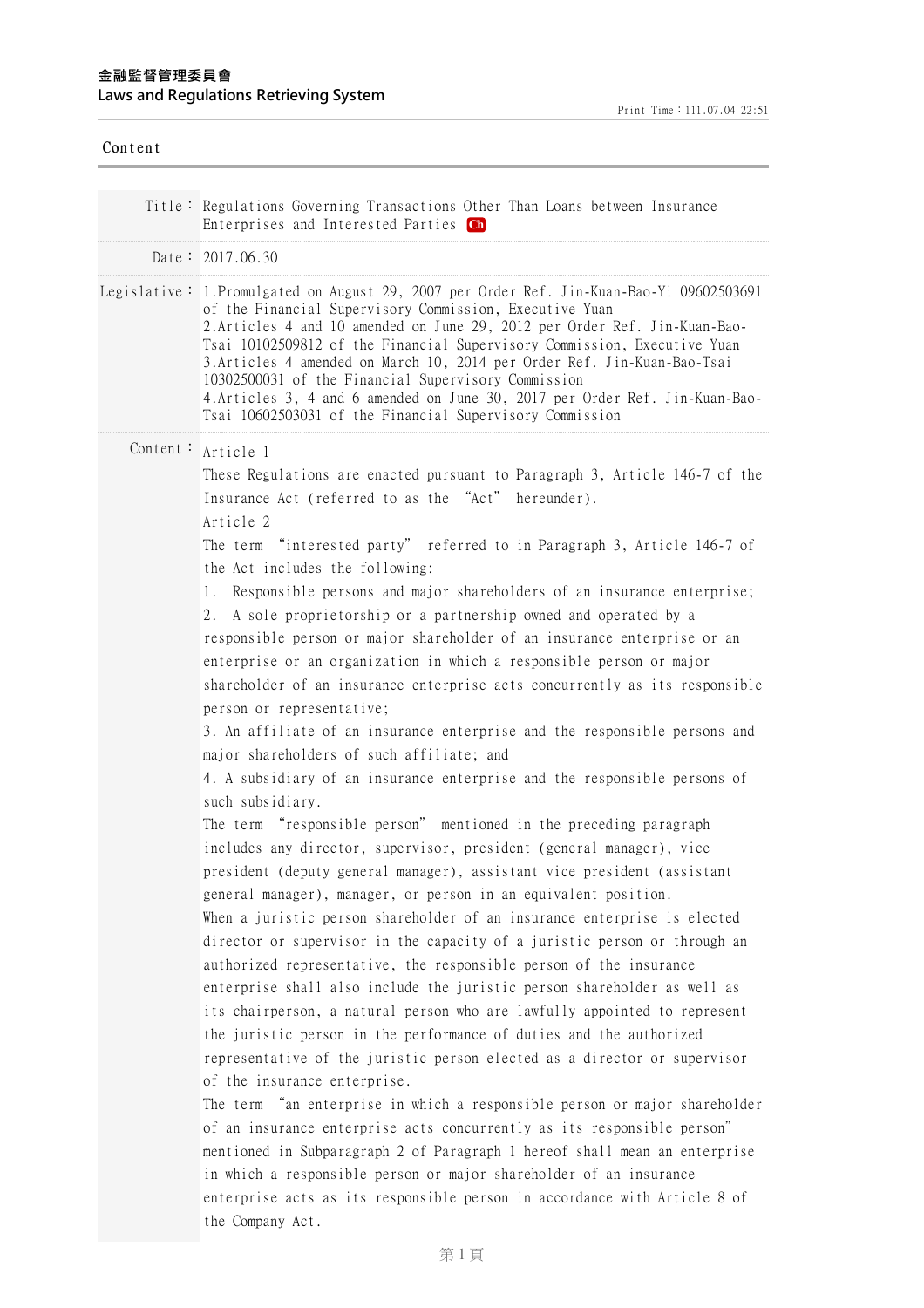The term "major shareholder" mentioned in Paragraph 1 hereof shall mean a shareholder holding at least 10% of the total number of issued and outstanding shares of the insurance enterprise; where a major shareholder is a natural person, the shares of his/her spouse and minor children shall be counted in the total number of shares held by such major shareholder. Article 3

The scope of "transactions other than loans with an interested party" mentioned in Paragraph 3, Article 146-7 of the Act shall mean any of the following transaction activities:

1. Investing in or purchasing securities issued by any of the persons mentioned in the preceding article;

2. Purchasing real estate or other assets from any of the persons mentioned in the preceding article;

3. Selling securities, real estate or other assets to any of the persons mentioned in the preceding article;

4. Entering into a contract with any of the persons mentioned in the preceding article regarding payment of money or provision of services;

5. Acquiring real estate, property or stocks from any of the persons mentioned in the preceding article through the enforcement of mortgage or pledge;

6. Leasing property or real estate to or from any of the persons mentioned in the preceding article;

7. Entering into an agreement with any of the persons mentioned in the preceding article on the payment of transaction deposit, royalty or rental deposit;

8. Arrangements involving any of the persons mentioned in the preceding article acting as an agent or broker of an insurance enterprise or its subsidiary(ies) or providing other services which charge commission or fees;

9. Purchasing financial derivatives or structured products linked to a security issued by any of the persons mentioned in the preceding article from any person other than the security issuer; and

10. Engaging in transactions with third parties having a relationship with any of the persons mentioned in the preceding article or engaging in transactions with third parties in which any of the persons mentioned in the preceding article are involved.

The term "third parties having a relationship" mentioned in Subparagraph 10 of the preceding paragraph include the spouse and relatives by blood within second degree of kinship of any of the persons mentioned in the subparagraphs under Paragraph 1 of the preceding article as well as enterprises in which any of those persons or his/her spouse acts as a director, supervisor or president (general manager).

The securities mentioned in Subparagraphs 1 and 3 of Paragraph 1 hereof exclude negotiable certificates of deposits issued by a bank, an insurance enterprise's investment in special projects as well as investment in public utilities and social welfare enterprises pursuant to Article 146-5 of the Act, and stocks issued by insurance-related businesses held by an insurance enterprise pursuant to Article 146-6 of the Act. When an insurance enterprise purchases corporate bonds issued by an interested party, such bonds must be guaranteed.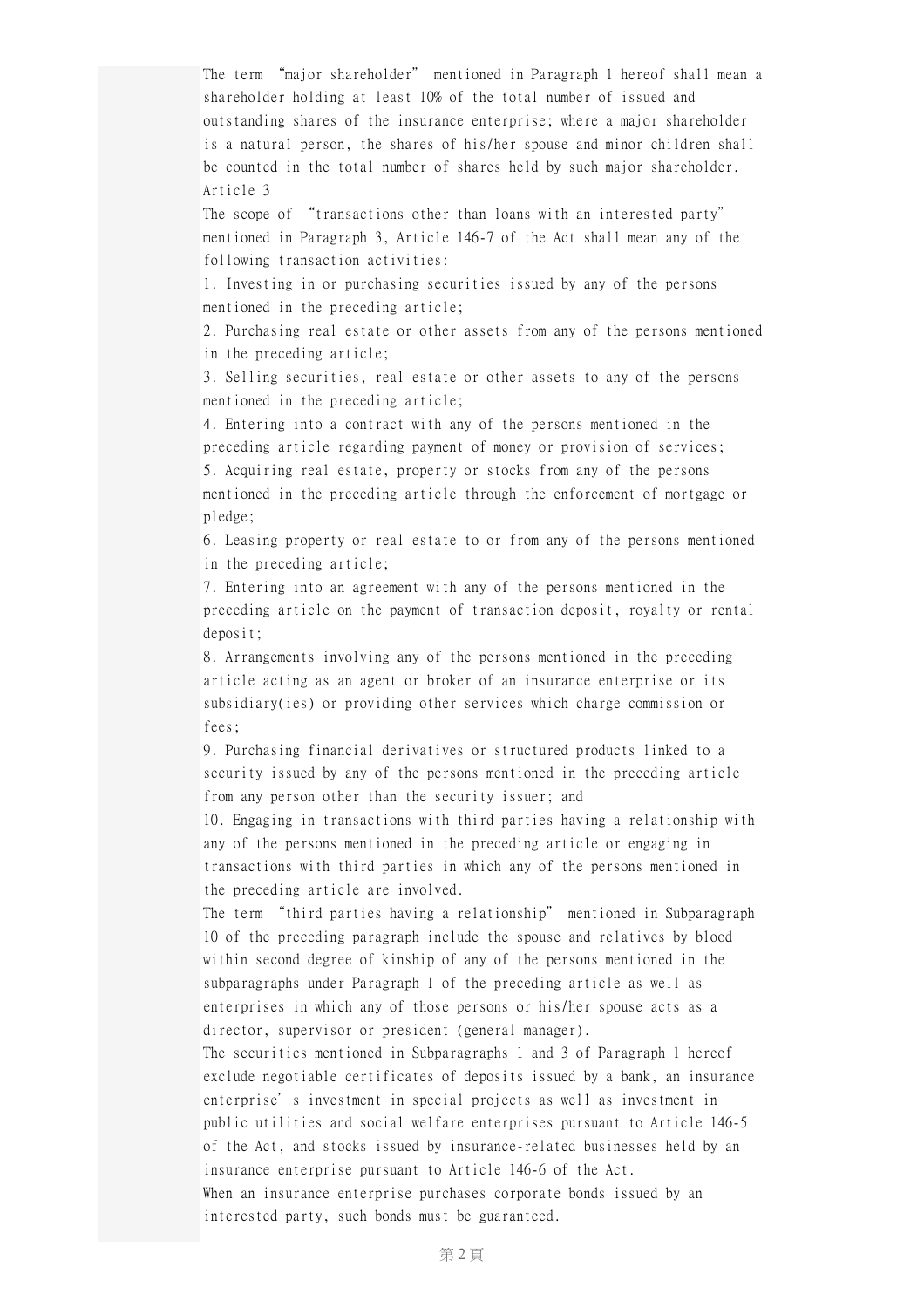Article 4

When an insurance enterprise engages in transactions other than loans with interested parties, the terms of such transactions shall not be more favorable than those offered to other same category counterparties, and such transactions require the concurrence of at least three-quarters of all directors of the insurance enterprise present at a board of directors meeting attended by at least two-thirds of all directors.

Directors attending a board of directors meeting shall recuse themselves from cases involving themselves or their interested parties and shall not exercise voting rights on behalf of other directors. The preceding provision does not apply to insurance enterprises organized by a single juristic person shareholder where the case involves that single juristic person shareholder.

When an insurance enterprise engages in the following transactions other than loans with its interested parties, it may draw up internal operational rules with the concurrence of at least three-quarters of all directors present at a board of directors meeting attended by at least two-thirds of all directors to give the managing department general authorization to engage in those transactions according to the operational rules, and the terms of such transactions may not be more favorable than those offered to other same category counterparties:

1. The following transactions with stated, open market prices:

(1) Transactions of financial derivatives.

(2) Remittance, foreign exchange, deposit and foreign currency transactions.

(3) Transactions of short-term notes or bills in primary and secondary markets, and transactions of government bonds, financial bonds and corporate bonds in the secondary market.

2. Transactions of New Taiwan Dollar (NTD) and foreign currency denominated corporate bonds and financial bonds not linked to equity where the bond issuer or the bond itself has a rating equivalent to twA or above from Taiwan Ratings, provided the total amount of subscription of such corporate bond or financial bond by a same person during the bond's underwriting period does not exceed NT\$10,000,000.

3. Sharing of processing fees, service fees or commissions generated from cross-selling and joint promotion of other business' products or provision of relevant services with other subsidiaries belonging to the same financial holding company.

4. The following insurance products or other transactions related to insurance:

(1) Transactions of insurance products whose premium rates have been reported to the competent authority for approval or on a use-and-file basis and prices or premium rates have been reported to the competent authority or industry association for approval, or on a file-and-use or use-and-file basis, or other transactions with established, uniform fee standards. (2) Transactions involving reinsurance commissions, reinsurance premiums, other commissions or agency fees and relevant service costs.

5. A single transaction not exceeding NT\$5,000,000.

6. Acquisition and disposal of beneficial securities of collective trust fund or beneficiary certificates of securities investment trust fund or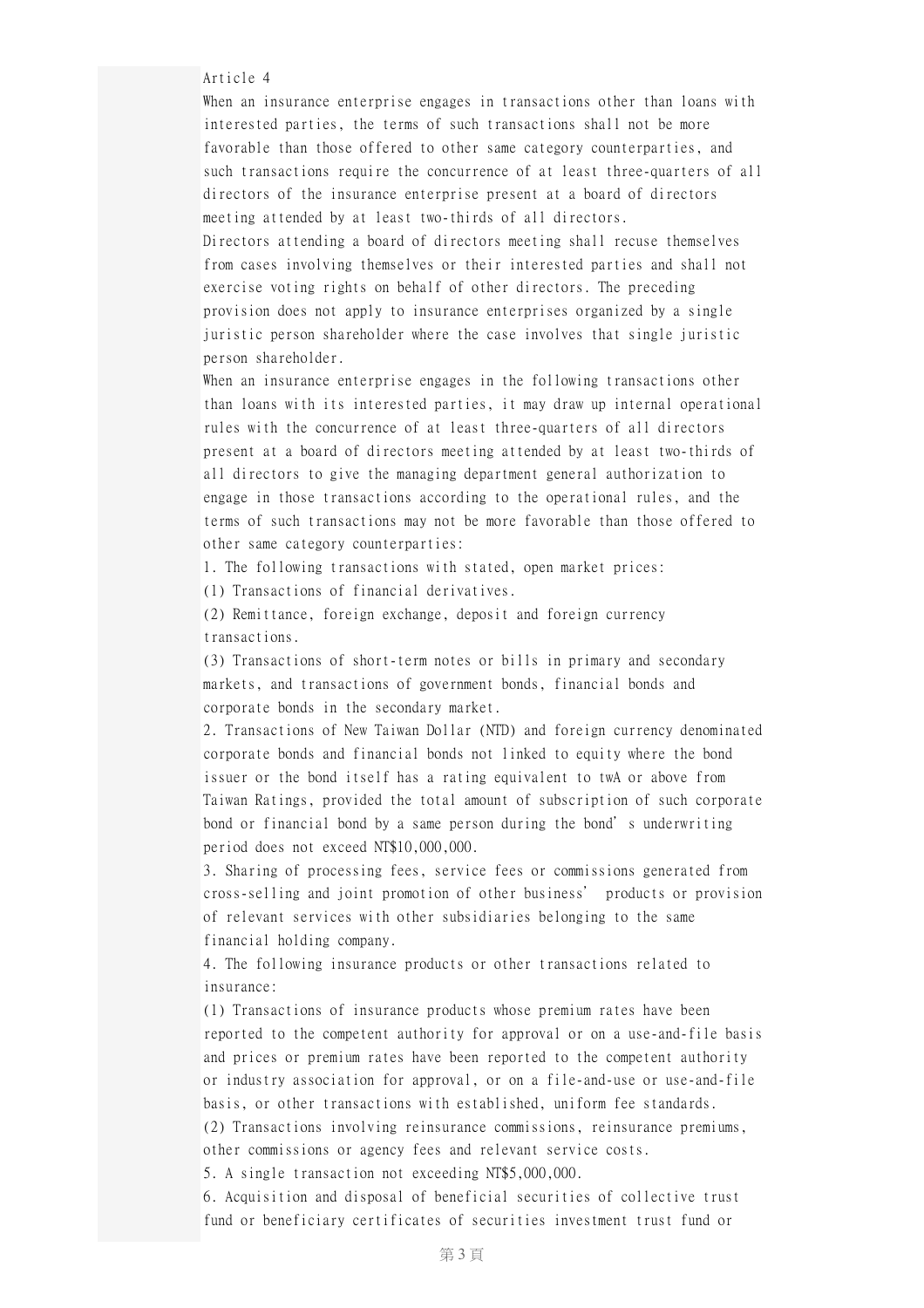futures trust fund (including exchange-traded funds and exchange-traded futures trust funds, but excluding closed-end funds) issued by an interested party through investment; and the managing department should compile transaction records and profit/loss status for each transaction and report to the board of directors on a quarterly basis. If other regulations stipulate otherwise, such other regulations shall prevail.

7. Transaction of securitized financial asset products or securitized real estate products publicly placed or offered in accordance with the Financial Asset Securitization Act or the Real Estate Securitization Act and traded in the secondary market, but excluding the beneficial securities of real estate investment trust; and the managing department should compile transaction records and profit/loss status for each transaction and report to the board of directors on a quarterly basis. The preceding provision does not apply to beneficial securities and asset-backed securities with an issuance period of one year or less.

8. Transactions made with trust property or trust fund in accordance with the Regulations Governing the Management of Collective Trust Funds or the Regulations Governing Management and Utilization of Collective Investment Trust Funds when the interested party is a bank engaging concurrently in trust business ; transactions made with fund assets in accordance with the Regulations Governing Securities Investment Trust Funds or the Regulations Governing Futures Trust Funds when the interested party is a securities investment trust enterprise (SITE); and transactions made with entrusted assets in accordance with the Regulations Governing the Conduct of Discretionary Investment Business by Securities Investment Trust Enterprises and Securities Investment Consulting Enterprises when the interested party is a SITE or securities investment consulting enterprise (SICE).

9. Transactions made through the Emerging Stock Computerized Price Negotiation and Click System in connection with the obligations of the interested party to give quotes and offer to buy and sell emerging stocks when the interested party is a recommending securities firm for emerging stocks.

10. Transactions relating to the handling of non-performing loans of an insurance enterprise by an appointed impartial third party recognized by the competent authority in accordance with the Regulations Governing The Recognition Of An Impartial Third Party And Its Public Auction Procedure. 11. Except for transactions involving securities with equity characteristics, single transactions in an amount not exceeding NT\$50,000,000 with the parent financial holding company or a wholly directly or indirectly owned subsidiary of the parent financial holding company.

12. A public-interest disaster relief donation for a major natural disaster.

The term "single transaction" mentioned in Subparagraphs 5 and 11 of the preceding paragraph shall be determined by the following standards: 1. If the contractual activity involves an outright transaction, it is determined by total contract value.

2. If the contract, regardless whether it is a fixed-term or indefiniteterm contract, agrees on payment of commissions or expenses, it is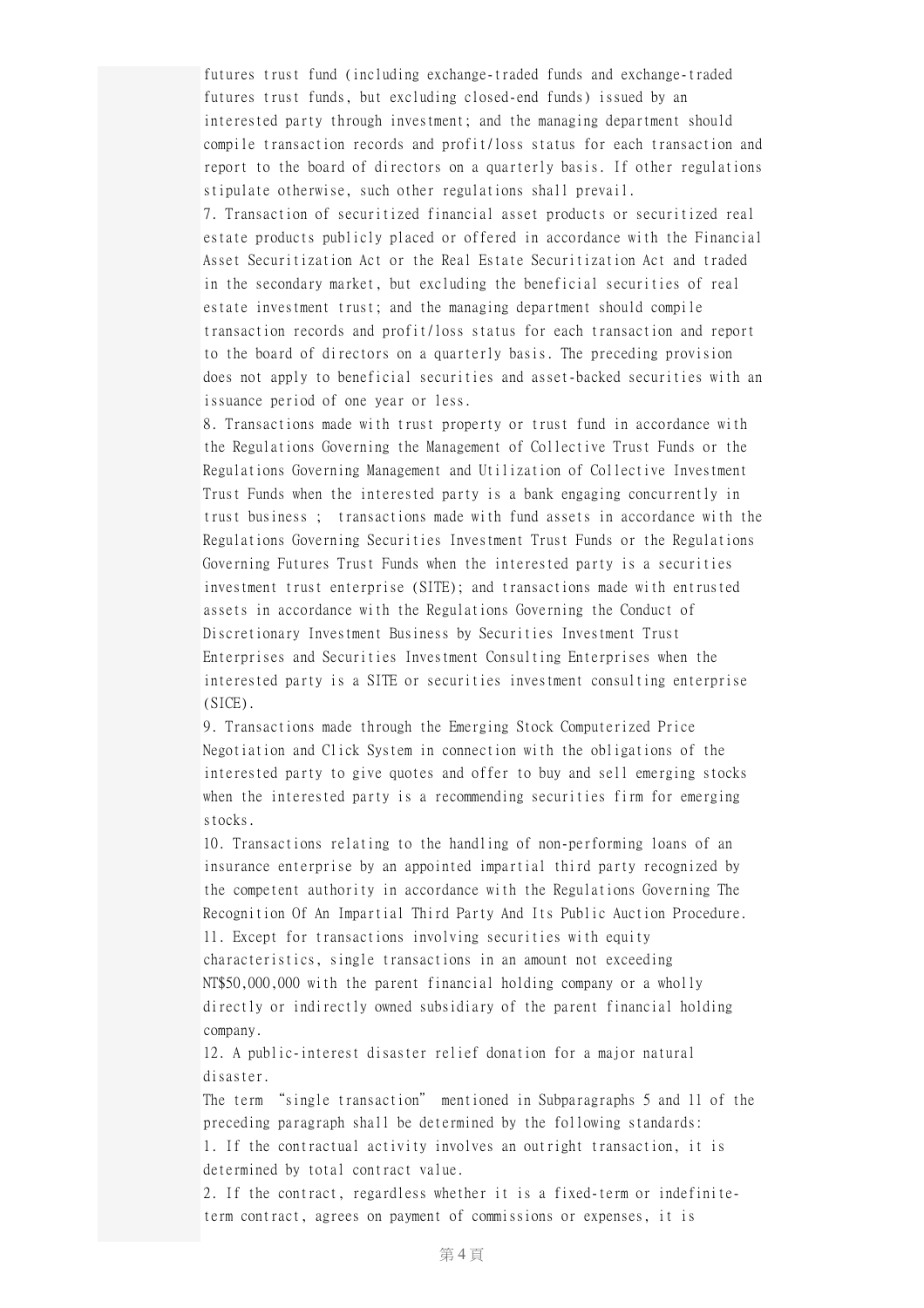determined by the agreed single payment of commission or expense effected during the term of contract (if the contract agrees on monthly payment, the entire monthly payment, whether it is paid in one lump sum or in installments, should be viewed as a single payment).

3. If it is a lease contract, it is determined by the total amount of annual rent or annual interest equivalent on the rental deposit. 4. If the transaction involves securities with equity characteristics or

structured product, it is determined by the total amount of transaction for the day.

5. If it is a financial derivative transaction, it is determined by the total nominal amount of transaction for the day.

The responsible person of the branch of a foreign insurance enterprise in Taiwan may, with the concurrence of at least three-quarters of all directors present at a board of directors meeting attended by at least twothirds of all directors, execute matters under this article as decided by the board of directors within the scope of authorization.

Article 5

When an insurance enterprise engages in transactions other than loans with interested parties, the transactions shall be subject to the following limits:

1. The aggregate amount of transactions with a single interested party shall not exceed 10% of the shareholders' equity of the insurance enterprise.

2. The aggregate amount of transactions with all interested parties shall not exceed 60% of the shareholders' equity of the insurance enterprise. The term "all interested parties" mentioned in the preceding paragraph include any of the persons mentioned in the subparagraphs under Paragraph 1 of Article 2 herein and third parties having a relationship mentioned in Paragraph 2 of Article 3 herein.

Article 6

The following transactions need not be included in the aggregate amount of transactions mentioned in these Regulations:

1. Transactions related to merger or dealing with a problem insurance enterprises approved by the competent authority;

2. Transactions provided in the subparagraphs under Paragraph 3 of Article 4 herein. However, when an insurance enterprise acquires (through

investment) or disposes the ETFs issued by an interested party, the amount the ETFs that exceeds 10% of the beneficiary certificates shall be included in the transaction limits prescribed in the preceding article.

3. Other transactions approved by the competent authority according to law. If the aggregate amount of transactions taken place before the

implementation of these Regulations exceeds the limits prescribed in these Regulations, the insurance enterprise may not make more transactions.

However, the preceding provision does not apply to transactions listed in the preceding paragraph and contract renewal with the same counterparty for transactions mentioned in Subparagraphs 4, and  $6 \sim 8$ , Paragraph 1 of Article 3 herein.

Article 7

An insurance enterprise shall establish a datafile on interested parties subject to transaction limits and update such datafile when there is any